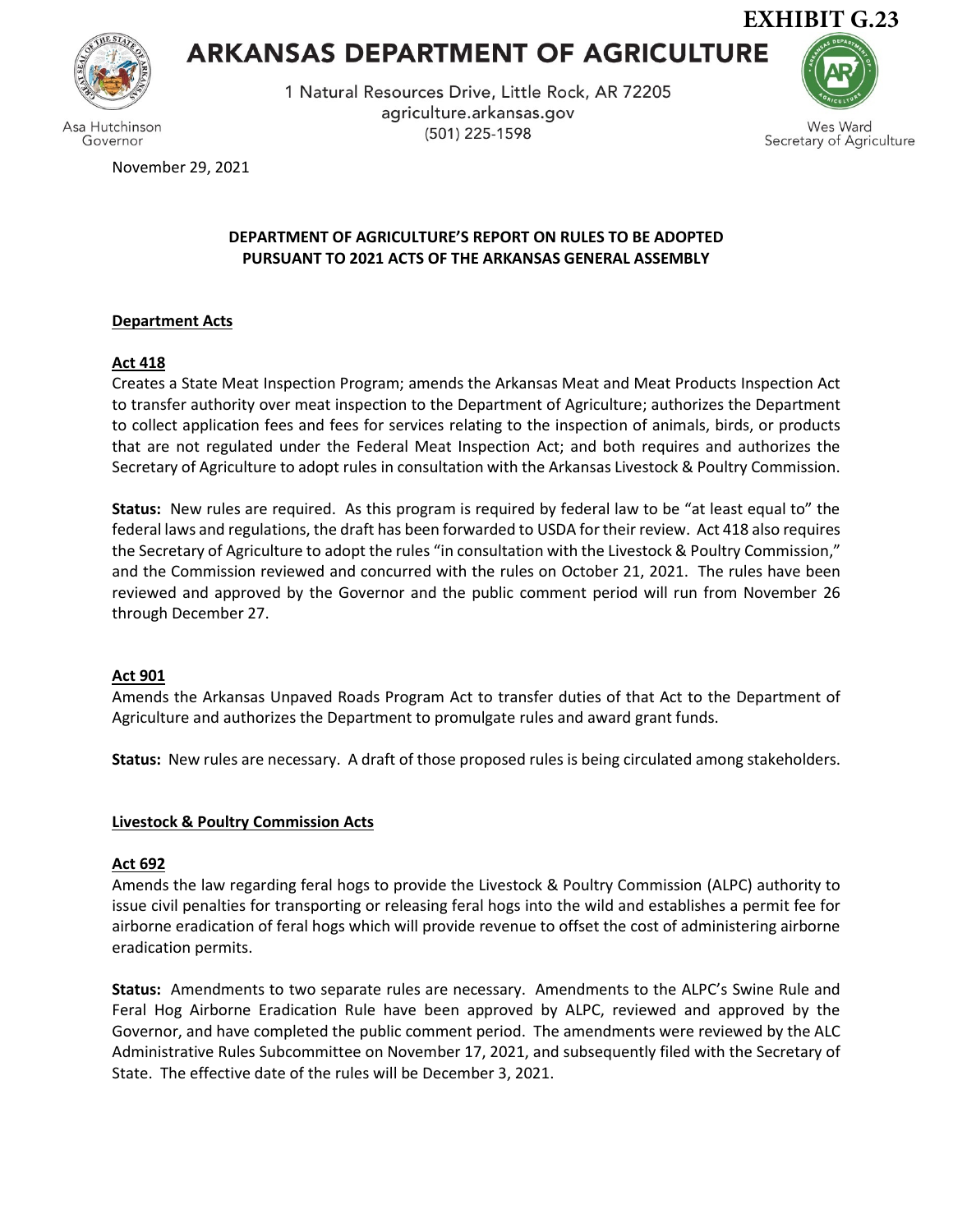## **Act 700**

Establishes a Fair-Funding Program within the Department of Agriculture and repeals existing law regarding Livestock Shows and Fairs requiring use of an outdated points system for funding of fairs and livestock shows.

**Status:** The repeal of the ALPC's rule based on the outdated points system has been approved by the Commission, reviewed and approved by the Governor, completed the public comment period, reviewed by the ALC Administrative Rules subcommittee, and received final approval from ALC. The repeal of the rule has been filed with the Secretary of State, and the repeal became effective October 2, 2021.

## **Act 716**

Amends the law regarding the legal methods of fowl carcass disposal and provides that extrusion and cooking for swine food are no longer acceptable methods.

**Status:** This Act required amendments to both the ALPC's Fowl Carcass Disposal Rule and its Garbage Feeding for Swine Rule. The amendment to the Garbage Feeding for Swine Rule has been approved by the ALPC, reviewed and approved by the Governor, completed the public comment period, reviewed by the Administrative Rules Subcommittee, and received final approval from ALC. The rule has been filed with the Secretary of State and became effective October 2, 2021.

As noted, an amendment to the Fowl Carcass Disposal Rule is also necessary. However, the ALPC currently has separate rules for Fowl Carcass Disposal and Large Animal Carcass Disposal. Therefore, the ALPC proposed to repeal the two existing carcass disposal rules and adopt one new rule covering both large animal and fowl carcass disposal. The repeal of the two existing carcass disposal rules and the adoption of a new carcass disposal rule have been approved by the ALPC, reviewed and approved by the Governor, completed the public comment period, reviewed by the Administrative Rules Subcommittee, and received final approval from ALC. The rule has been filed with the Secretary of State and became effective October 2, 2021.

## **Milk Stabilization Board Acts**

#### **Act 521**

Amends the Arkansas Milk Stabilization Board Act and provides that the Milk Stabilization Board (MSB) shall require that an Arkansas milk producer receive Class 1 prices for milk utilized or sold as fluid milk in this state. It further provides that the MSB may make and enforce rules it deems necessary to effectively carry out the provisions of the Act.

**Status:** New rules are necessary. The initial draft wasreviewed by the Board on September 30. The Board requested the Department to work with the Office of the Attorney General in preparing revisions to the draft, for presentation to the Board at its next meeting. Department legal staff and Attorney General representatives conferred regarding the proposed rule and made some revisions to be presented to the Board at its December 3rd meeting.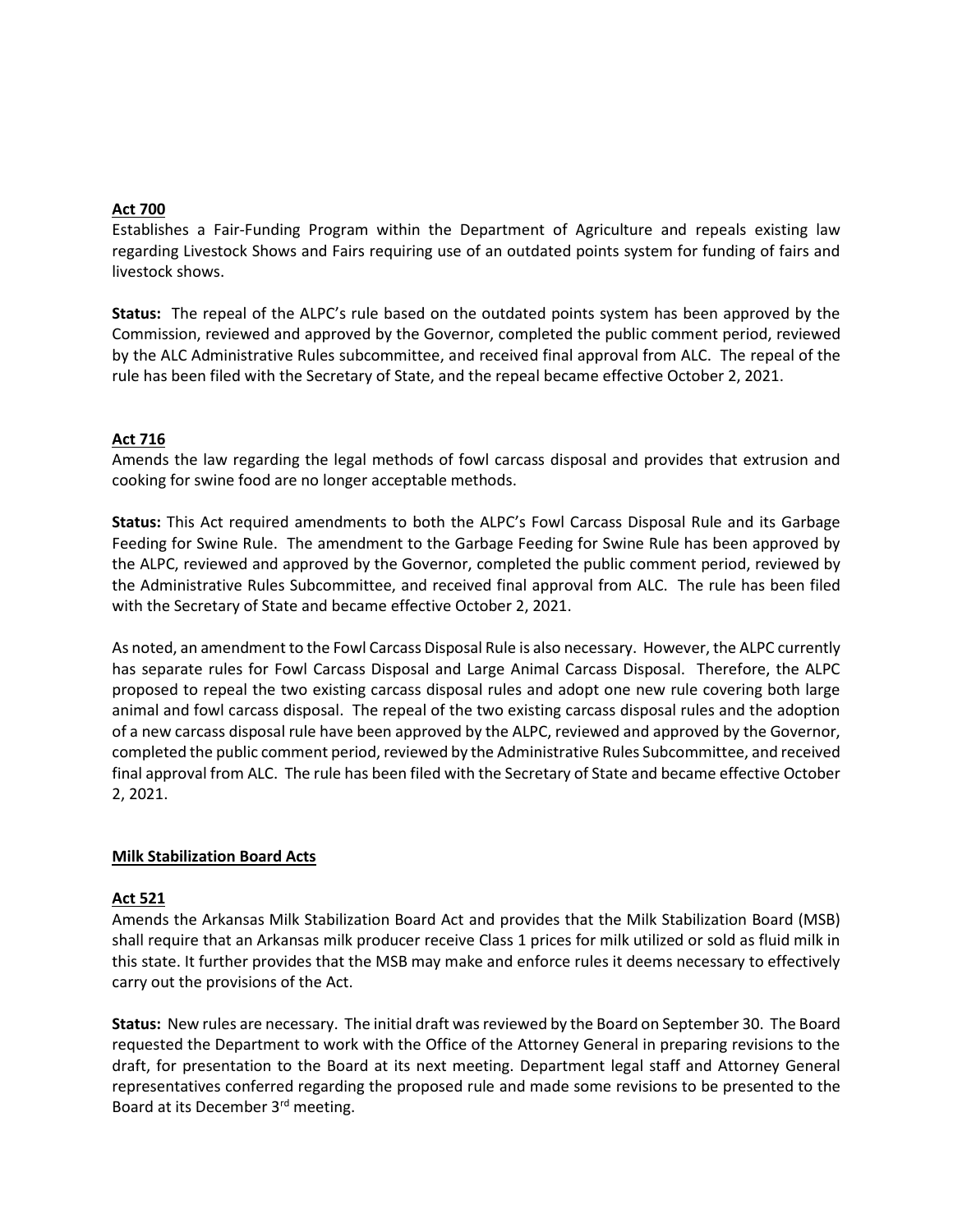#### **Natural Resources Commission Acts**

## **Act 563**

Amends the time period for completing projects under the Water Resource Conservation and Development Incentives Act.

**Status:** While the Act does not explicitly require the promulgation of rules, existing rules of the Arkansas Natural Resources Commission (ANRC) will need to be amended to reflect the project deadlines changed by the Act. Rule amendments have been approved by the ANRC. On September 29, 2021, the amendments were forwarded to the Department of Finance and Administration (DF&A) for review and approval as required by A.C.A. § 26-51-1010(a)(2). As of the date of this report, final approval has not yet been issued by DF&A. One rule amendment is proposed to cover both this Act and Act 875, below.

## **Act 875**

Amends the Water Resource Conservation and Development Incentives Act by increasing the tax credit that can be issued to projects under the Act, increasing the time allowed for an entity to take a Tax Credit issued to those projects, and expanding the tax credit to include projects in counties adjacent to counties with Critical Groundwater Areas.

**Status:** While the Act does not explicitly require the promulgation of rules, existing rules of the ANRC will need to be amended to reflect the project amounts and deadlines changed by the Act. Rule amendments have been approved by the ANRC. On September 29, 2021, the amendments were forwarded to the Department of Finance and Administration for review and approval as required by A.C.A. § 26-51- 1010(a)(2). As of the date of this report, final approval has not yet been issued by DF&A. One rule amendment is proposed to cover both this Act and Act 563, above.

## **Act 605**

Amends the law concerning retail water providers by giving ANRC the authority to determine when a water provider is in financial distress and to determine when a new provider is required. The Act creates an advisory board to assist the ANRC with development of training for provider board members. It also requires ANRC to adopt rules regarding rate studies, training for members of water provider boards, and general rules to implement the law.

**Status:** New rules are required. The rule was approved by the ANRC on October 20, 2021 and received approval from the Governor on November 4, 2021. The public comment period began on November 10 and will run through December 9. The ANRC is scheduled to meet December 15 to review the comments and finalize the rules.

#### **Plant Board Acts**

**Act 364**